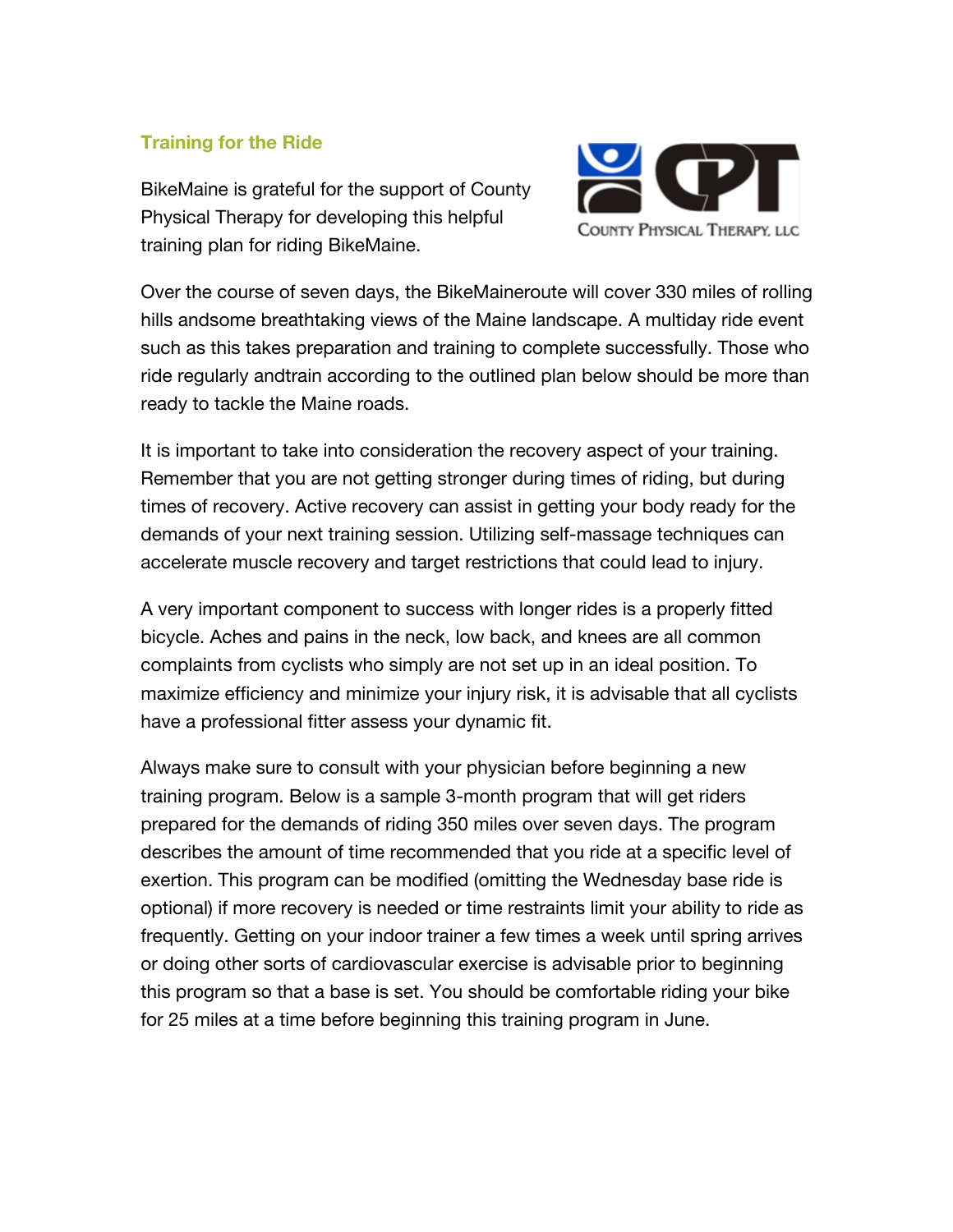## *Terminology:*

● *Base: Easy effort riding where you are able to carry on a conversation. This should be steady and relaxed. On a 0-10 level of exertion this is a 4- 5.* 

● *Tempo: This is level above base with quicker breathing and a harder pace. On a 0-10 level of exertion this is a 6-7.* 

● *Threshold: Quick breathing and your legs will likely be burning. On a 0- 10 level of exertion that is an 8-9.* 

● *RI: rest interval (continue riding in base zone for recovery)* 

| Week                    | Monday                                                               | <b>Tuesday</b>                                                      | Wednesday                                            | Thursday                                                                                                  | Friday                                                                 | Saturday                                                                                               | Sunday                                                               |
|-------------------------|----------------------------------------------------------------------|---------------------------------------------------------------------|------------------------------------------------------|-----------------------------------------------------------------------------------------------------------|------------------------------------------------------------------------|--------------------------------------------------------------------------------------------------------|----------------------------------------------------------------------|
| 1                       | 1:15<br>Base3x10min<br>tempo efforts<br>with 5min RI<br>between sets | 1:00Base                                                            | <b>Rest: Active</b><br>recovery with<br>self-massage | 1:15 Base with<br>two 20-minute<br>tempo efforts.5<br>and stretching min RI between                       | Rest: Active<br>recovery<br>with self-<br>massage<br>and<br>stretching | $2:00$ Find a<br>hilly or rolling<br>route and<br>work on<br>tempo efforts effort<br>with<br>ascending | 3:00 Long ride.<br>Try to join a<br>aroup if able.<br>Primarily base |
| $\overline{2}$          | Rest                                                                 | $1:15$ Base<br>with $2\times20$<br>min tempo.<br>5min RI<br>between | 1:00Base                                             | 1:15 Base with<br>two 25 min<br>efforts as (20min active<br>tempo, 5min<br>threshold)10 min<br>RI between | Easy ride or<br>rest and<br>recovery day 3x10min                       | 2:30 Base<br>with 30min<br>tempo and<br>threshold                                                      | 3:15 Long ride/<br>group ride                                        |
| 3                       | Rest                                                                 | 1:30 Base<br>with $4x$<br>15min<br>tempo 3 min<br>RI                | 1:00 Base                                            | 1:30 Base with<br>two 30minefforts<br>(20min<br>tempo/10minthre recovery<br>shold) 5 min RI               | Easy Ride or 2:45 Hilly or<br>rest and<br>active                       | rolling route.<br>Base with 40<br>min tempo<br>and 4x10min<br>threshold                                | 3:30 Long ride/<br>group ride                                        |
| $\overline{\mathbf{4}}$ | Rest                                                                 | $1:00$ Base                                                         | 45min Base                                           | 1:00 Base                                                                                                 | Rest and<br>active<br>recovery                                         | 1:30 Base                                                                                              | 2:00 long ride/<br>group ride                                        |
| 5                       | Rest                                                                 | 1:30 Base<br>with two 25<br>min tempo,<br>5 min RI                  | 1:00 Base                                            | 1:30 Base with<br>two 25 min<br>efforts (15min<br>tempo, 10 min<br>threshold) 5 min                       | Rest and<br>active<br>recovery                                         | Base with 30<br>min tempo<br>attack the hills<br>at threshold<br>effort                                | 2:30 Hilly ride.3:30 Long ride/<br>group ride                        |
| 6                       | Rest                                                                 | 1:30 Base<br>with $3x$<br>20 <sub>min</sub><br>tempo (3<br>min RI)  | $1:15$ Base                                          | 1:30 Base with<br>two 30 min<br>efforts (20min<br>tempo, 10min<br>threshold) 5 min                        | Easy ride or<br>rest and<br>active<br>recovery                         | 2:30 Base<br>with 40 min<br>tempo and<br>$3\times15$ min<br>threshold (5<br>min R <sub>D</sub>         | 4:00 Long ride/<br>group ride                                        |